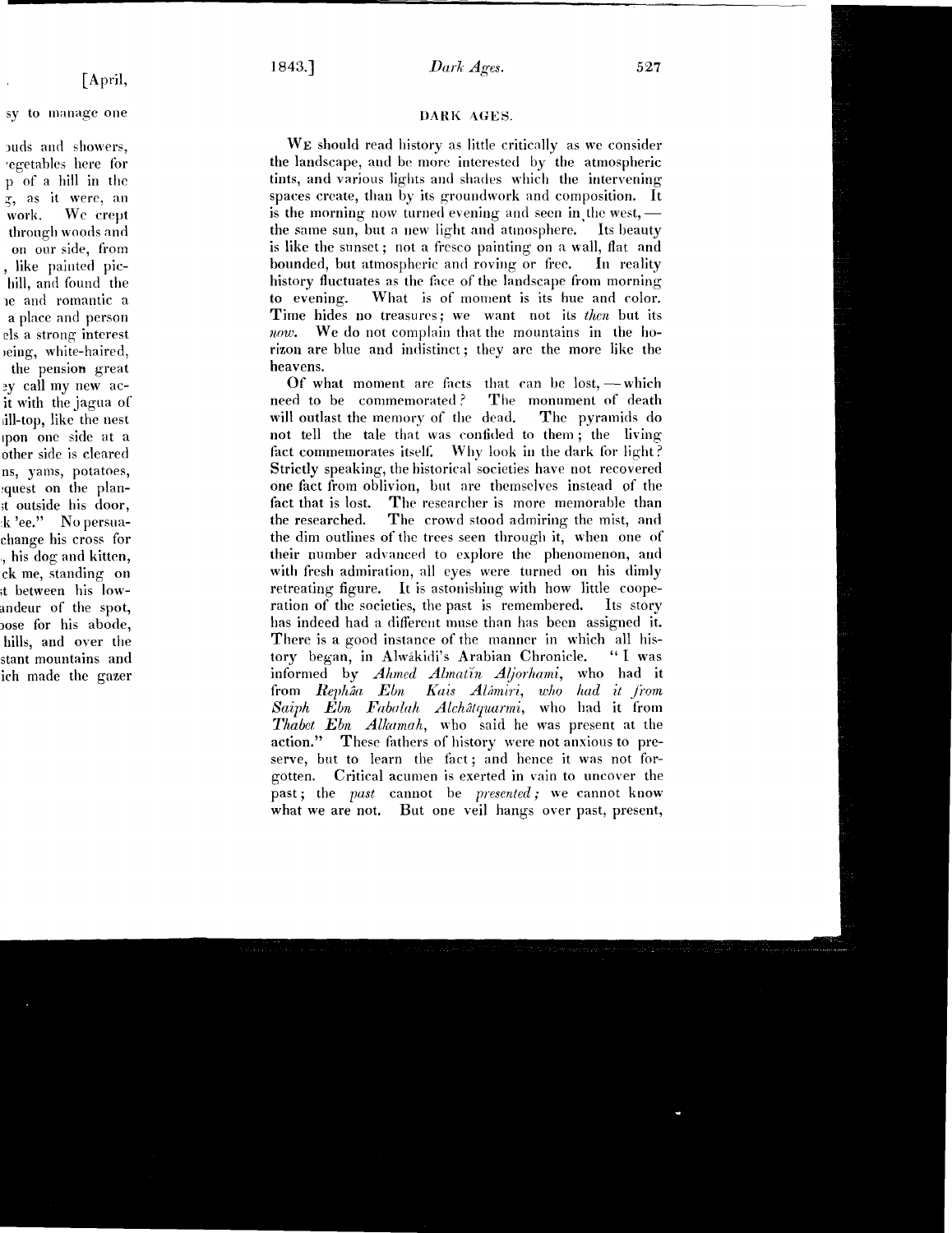and future, and it is the province of the historian to find out not what was, but what is. Where a battle has been fought, you will find nothing but the bones of men and beasts ; where a battle is being fought there are hearts beat ing. We will sit on <sup>a</sup> mound and muse, and not try to make these skeletons stand on their legs again. Does nature remember, think you, that they were men, or not rather that they are bones ?

Ancient history has an air of antiquity; it should be more modern. It is written as if the spectator should be think-It is written as if the spectator should be thinking of the backside of the picture on the wall, or as if the author expected the dead would be his readers, and wished to detail to them their own experience . Men seem anxious to accomplish an orderly retreat through the centuries, earnestly rebuilding the works behind, as they are battered down by the encroachments of time ; but while they loiter, they and their works both fall a prey to the arch enemy. It has neither the venerableness of antiquity, nor the freshness of the modern. It does as if it would go to the beginning of things, which natural history might with reason assume to do ; but consider the Universal History, and then tell us — when did burdock and plantain sprout first ? It has been so written for the most part, that the times it describes are with remarkable propriety called dark ages. They are dark, as one has observed, because we are so in the dark about them. The sun rarely shines in history, what with the dust and confusion; and when we meet with any cheering fact which implies the presence of this luminary, we excerpt and modernize it. As when we read in the history of the Saxons, that Edwin of Northumbria " caused stakes to be fixed in the highways where lie had seen a clear spring," and " brazen dishes were chained to them, to refresh the weary sojourner, whose fatigues Edwin had himself experienced." This is worth all Arthur's twelve battles.

But it is fit the past should be dark ; though the darkness is not so much a quality of the past, as of tradition. It is not a distance of time but a distance of relation, which makes thus dusky its memorials. What is near to the heart of this generation is fair and bright still. Greece lies outspread fair and sunshiny in floods of light, for there is the sun and day-light in her literature and art, Homer does not